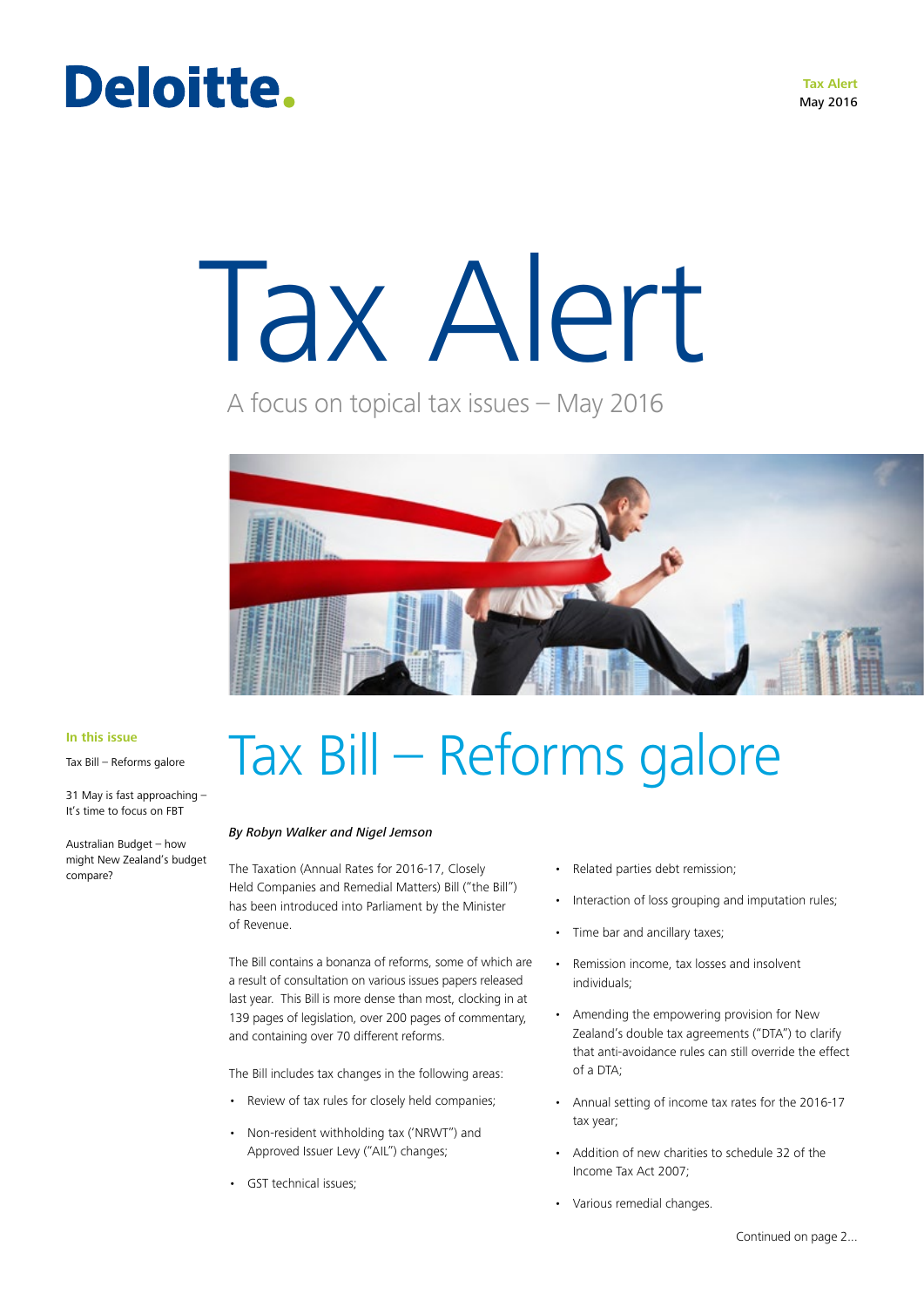Some of the more topical reforms are discussed below.

#### Closely held companies

As noted in the title, the Bill includes tax changes focused on closely held companies (i.e. companies which typically have only a few shareholders). The reforms arise as a result of consultation on the issues paper "Closely held company taxation issues" (further coverage on the issues paper can be found in the **[September 2015 Tax Alert Special](http://www2.deloitte.com/nz/en/pages/tax-alerts/articles/closely-held-companies-officials-issues-paper-released.html)**).

Included in the Bill are various changes to the rules for look-through companies ("LTCs") to address the complexity of these rules. In particular, the deduction limitation rule is being removed in most cases and the entry criteria expanded to allow an LTC to have more than one class of share. Various new limitations on the LTC entry criteria are also being introduced, including restrictions on charities and Māori authorities being LTC owners. There are also restrictions being introduced on foreign-controlled LTCs so that the foreign income that a foreign-controlled LTC can earn annually is limited, otherwise the company will lose LTC status.

Changes included under the closely held companies umbrella but applying to all companies include sensible changes to the general dividend rules to enable a company to opt out of deducting RWT from a fully imputed dividend paid to corporate shareholders. Other technical reforms to the dividend rules signalled in the earlier issues paper are included in the Bill.

#### Non Resident Withholding Tax and Approved Issuer Levy

Following on from the issues paper "NRWT: Related party and branch lending" released last year, there are a number of NRWT / AIL related proposals included in the Bill. Further coverage on the issues paper can be found in the **[June 2015 Tax Alert article](http://www2.deloitte.com/nz/en/pages/tax-alerts/articles/government-issues-paper-on-NRWT.html)**.

While the substance of the original issues paper proposals has been retained, some of the "rough edges" have been removed following the consultation process. The proposals in this area are particularly complex and like, most Tax Bills, include a new acronym for taxpayers and advisors to learn – NRFAI (i.e. non-resident financial arrangement income). The application date of the various NRWT/AIL changes differ, the earliest being the enactment date of the Bill.

Included amongst the reforms is an amendment aimed at removing the ability for related taxpayers to benefit from a mismatch between when income tax deductions are available for interest expenditure and when the associated NRWT liability arises. Currently NRWT ordinarily arises when interest is actually paid whereas the financial arrangement rules can spread deductions over the life of an arrangement. The Bill includes changes aimed at ensuring that an NRWT liability will arise at approximately the same time that an income tax deduction (calculated under the financial arrangement rules) is available to the borrower for that interest. The formula used to calculate the NRWT liability does helpfully include concessions such as a de minimis threshold, which was not previously proposed in the earlier issues paper.

In a cross-border lending arrangement not involving

capitalisation rules, introduced in 2014.

Robyn Walker National Technical Director +64 (4) 470 3615 robwalker@deloitte.co.nz

Nigel Jemson related parties, AIL can be paid at a rate of 2% rather than NRWT. One of the key drivers behind some of these reforms is a concern that parties were structuring around the rules to pay AIL instead of NRWT. In response, changes have been introduced to define further situations as involving related parties (meaning therefore AIL cannot apply). These target back-toback loans and multi-party arrangements where a third party is interposed in a lending arrangement to mask what would otherwise be an associated party loan. In addition, non-residents "acting together" will be defined as related parties. The concept of acting together is similar to the existing concept within the thin



Senior Consultant +64 (4) 470 3674 njemson@deloitte.co.nz

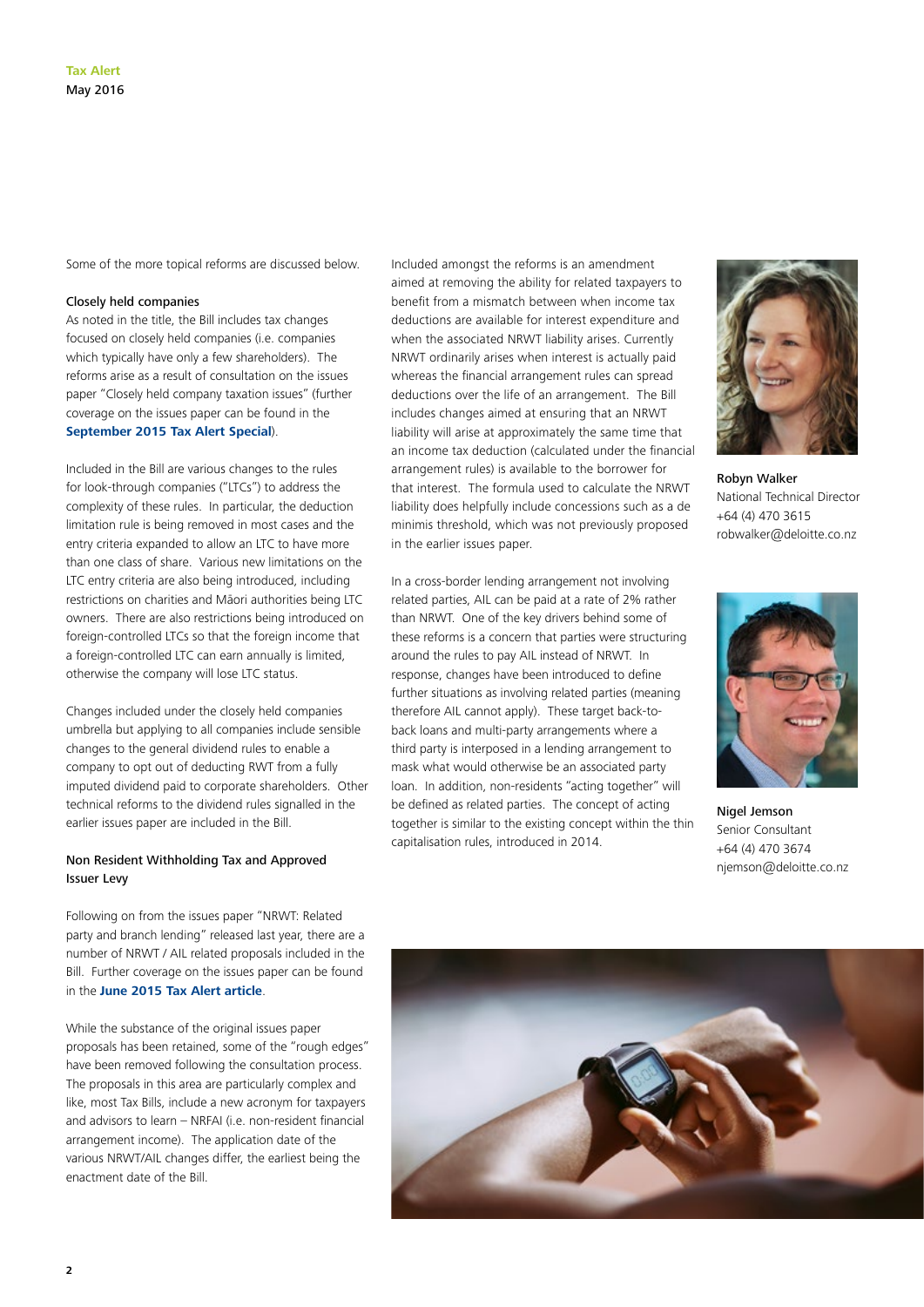The Bill also includes limitations on when a security can be registered for AIL. Since the issues paper, the categories of who can register a security for AIL have expanded. The categories are limited to instances where Inland Revenue Officials think it is unlikely that AIL would incorrectly be paid on lending between associated persons or situations where it is easier for Inland Revenue to check that AIL is being incorrectly applied. There are three categories under which a security can be registered, which are listed in clause 330 of the Bill. The categories encompass particular types of issuers, transactions, as well as borrowers which make at least \$500,000 of interest payments to non-residents. Limitations on the offshore and onshore branch exemptions are also incorporated in the Bill. Given the sheer content of these reforms, the NRWT/AIL changes will be covered in further detail in a future Deloitte Tax Alert edition.

#### GST technical issues

Following an issues paper last year (covered in an **[October 2015 Deloitte Tax Alert article](http://www2.deloitte.com/nz/en/pages/tax-alerts/articles/government-issues-paper-on-NRWT.html)**) a number of GST changes are contained within the Bill, including:

- Proposals to enable businesses to recover GST incurred on capital raising costs. Input tax will be able to be claimed on these costs (which includes the issue, allotment or renewal of a debt or equity security) as the underlying financial service will be treated as zerorated to the extent the funds raised are expended in an activity of making taxable supplies. This rule will come into force from 1 April 2017.
- Due to the high compliance costs some businesses experience in apportioning / adjusting input tax deductions, new reforms will make it possible for businesses with a turnover over \$24million to agree an apportionment approach with the Commissioner. Alternatively industry associations will be able to agree apportionments.
- There are a number of retrospective changes to the zero-rating of land rules as they apply to the commercial leases.
- Amendments are being made to make the agency rules more flexible by allowing agents and principals to opt out of the agency rules; this will allow parties to account for GST as though the supply was two supplies between the supplier and agent and the agent and principal.

### The Bill has over 70 different policy changes and clarifications

#### Related parties debt remission

The Bill includes a core amendment (as previously announced by the Minister of Revenue) to ensure that the debt remission rules do not produce debt remission income in circumstances where the debt remission causes no change in the net wealth of the economic group or dilution of ownership. Instead the debt will be regarded as being fully repaid. Situations where no debt remission income will arise are where:

- Companies are members of the same wholly owned group of companies; or
- The debtor is a company or partnership (including LTCs and limited partnerships); and
	- » All of the debt remitted is owed to shareholders or partners of the debtor; and
	- » The debt remitted is held and remitted pro-rata to ownership.

Further detail on the progress and content of these reforms can be found in the **[March 2015 Tax Alert](http://www2.deloitte.com/nz/en/pages/tax-alerts/articles/consultation-sought-on-related-party-debt-remission.html)  [article](http://www2.deloitte.com/nz/en/pages/tax-alerts/articles/consultation-sought-on-related-party-debt-remission.html)** covering the issues paper announcing the reforms and the **[October 2015 Tax Alert article](http://www2.deloitte.com/nz/en/pages/tax-alerts/articles/update-on-debt-remission-proposals.html)** covering the Cabinet's approval of the finalised proposals.

#### Loss grouping and imputation

Reforms signalled in the issues paper "Loss grouping and imputation credits" (covered in a **[October 2015 Tax](http://www2.deloitte.com/nz/en/pages/tax-alerts/articles/the-interaction-of-loss-grouping-and-imputation-credits.html)  [Alert article](http://www2.deloitte.com/nz/en/pages/tax-alerts/articles/the-interaction-of-loss-grouping-and-imputation-credits.html)**), have been included in the Bill to enable the transfer of imputation credits to another company in a commonly owned group (66 percent or more but less than 100 percent common ownership) as part of a loss grouping arrangement.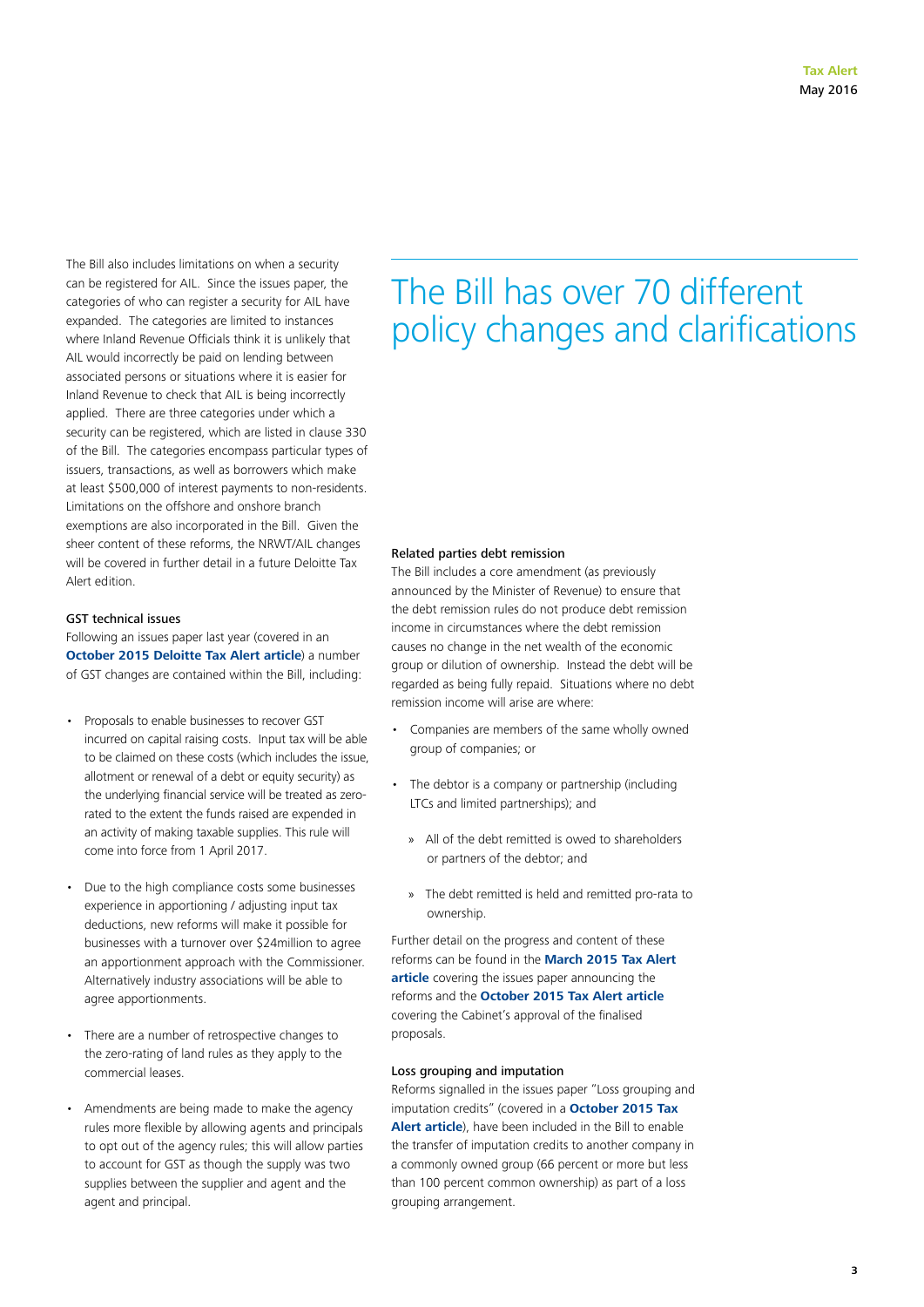

#### Time bar and ancillary taxes

The time bar prevents the Commissioner from increasing an income tax assessment four years from the end of the tax year in which a return has been filed and an assessment has been made (subject to some exceptions). Prior to the inclusion of these reforms in the Bill, there was a long-standing technical issue for taxpayers and advisers where it was uncertain whether the time bar would apply to ancillary taxes or AIL. Ancillary taxes are those such as PAYE, FBT, RWT and NRWT.

The amendments clarify that the time bar should apply to these tax types and will apply from the date the Bill was introduced (3 May 2016). Taxpayers who file returns under these tax types will now be subject to the time bar provided four years have passed from the end of the tax year in which the taxpayer provides the relevant return, however it is not entirely clear in the Bill whether this requirement will apply prospectively (i.e. four years must have also passed from the date the Bill was introduced) or retrospectively. We will be seeking to clarify this.

#### Other changes

As indicated above, the Bill has over 70 different policy changes and clarifications, some more remedial than others and many correcting rewrite and drafting errors. Other amendments include:

- Amendments to the deductibility of aircraft overhaul expenses
- Clarification that anti-avoidance rules within the Income Tax Act 2007 can still apply to counteract a tax advantage arising under a DTA
- Remedial changes to ensure tax pooling continues to work as intended
- An amendment to restrict the application of the how the 92-day count test works in relation to the exempt income from personal services rule.

The Bill has been added into the long list of legislation before Parliament and will be referred to the Finance and Expenditure Committee who will call for submissions. Given some initiatives are intended to apply from 1 April 2017 this should act as an incentive for the Bill to progress this calendar year.

For further information on the Bill's reforms, please contact your usual Deloitte advisor.

Stay tuned to Deloitte Tax@hand and Deloitte Tax Alerts for further developments.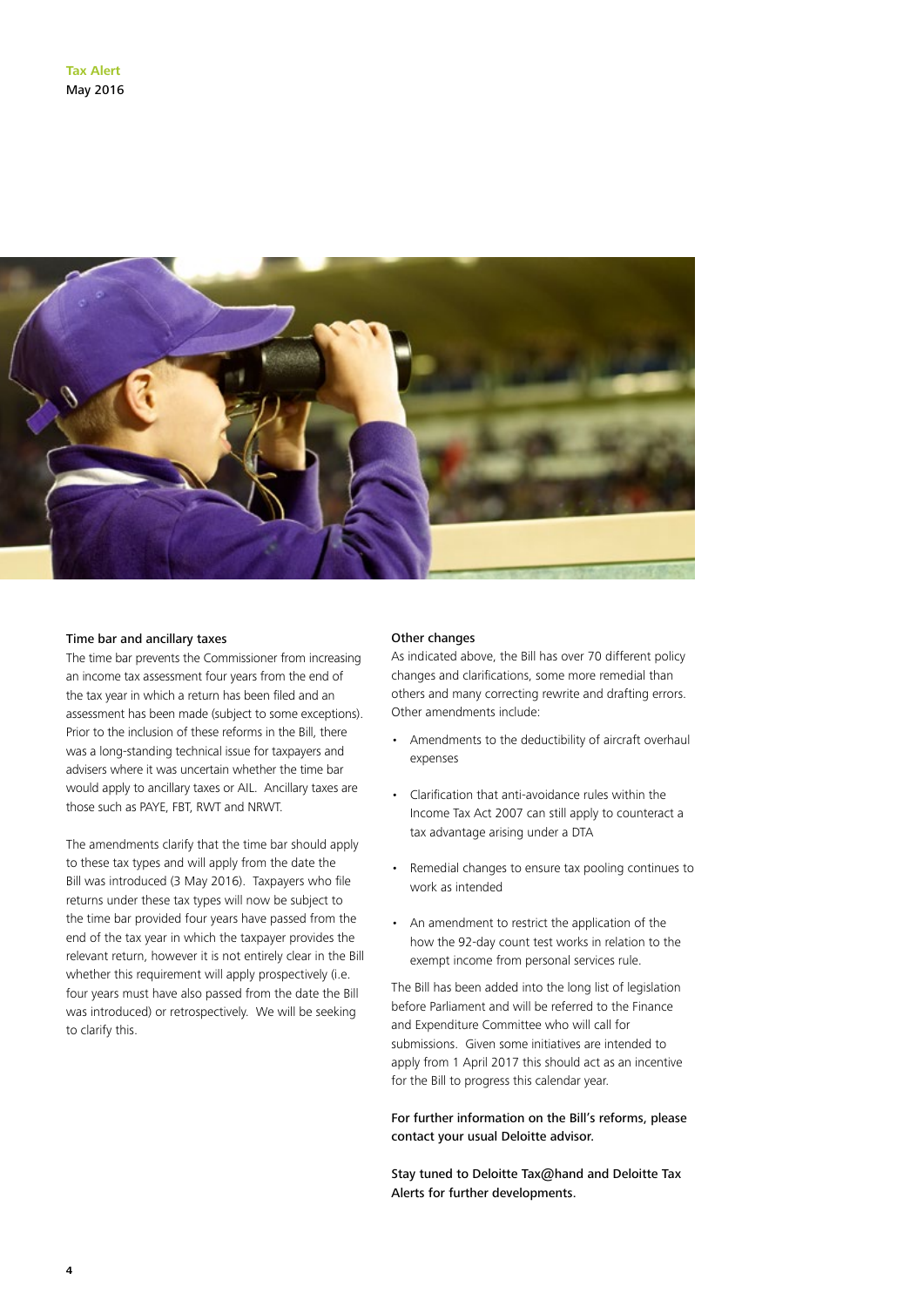## 31 May is fast approaching – It's time to focus on FBT

With the fourth quarter FBT return due on 31 May, now is the ideal time to check that all is well on the FBT front. In this article we highlight a few things for employers to consider this month as part of preparing the last quarter calculation.

#### Don't miss these benefits

It's not just about motor vehicles, employment related loans and medical insurance contributions. There is a wide range of benefits which can be caught by the FBT regime (as can be seen by the list of unclassified benefits below).

Putting in place controls to identify and capture all benefits (particularly new benefits) provided to employees is the key to ensuring the return is complete and accurate. A few examples which are often missed include:

- Vouchers
- Flowers and Christmas gifts
- Prescription spectacles
- Leaving gifts
- Free or discounted goods and services
- Use of employer's assets off the premises and for private purposes (e.g. use of employer's boat)
- Child care (not provided on employer's premises)
- Allocation of "frequent flyer points" if the membership is in the name of the employer
- Home newspapers

Organisations that undergo regular health checks of their compliance are perceived by Inland Revenue as having a low risk profile

- Magazine subscriptions
- Study fees (when the course is unrelated to work)
- Travel (not work related)
- Club memberships (not being work related societies and professional bodies)

#### Are FBT processes and systems up to scratch?

We commonly rely on what is in front of us. FBT returns are often prepared quarter on quarter relying on a spreadsheet being rolled forward and updated with preparers not critically assessing the mechanics of the calculation. A review of underlying formulas and logic in the spreadsheet is a good step toward ensuring accurate calculations.

If you find yourself in a review, Inland Revenue will generally ask questions about the company's information collection processes, preparation procedures and its review processes for the preparation of FBT returns. If Inland Revenue came knocking, how would your business fare in answering the following questions?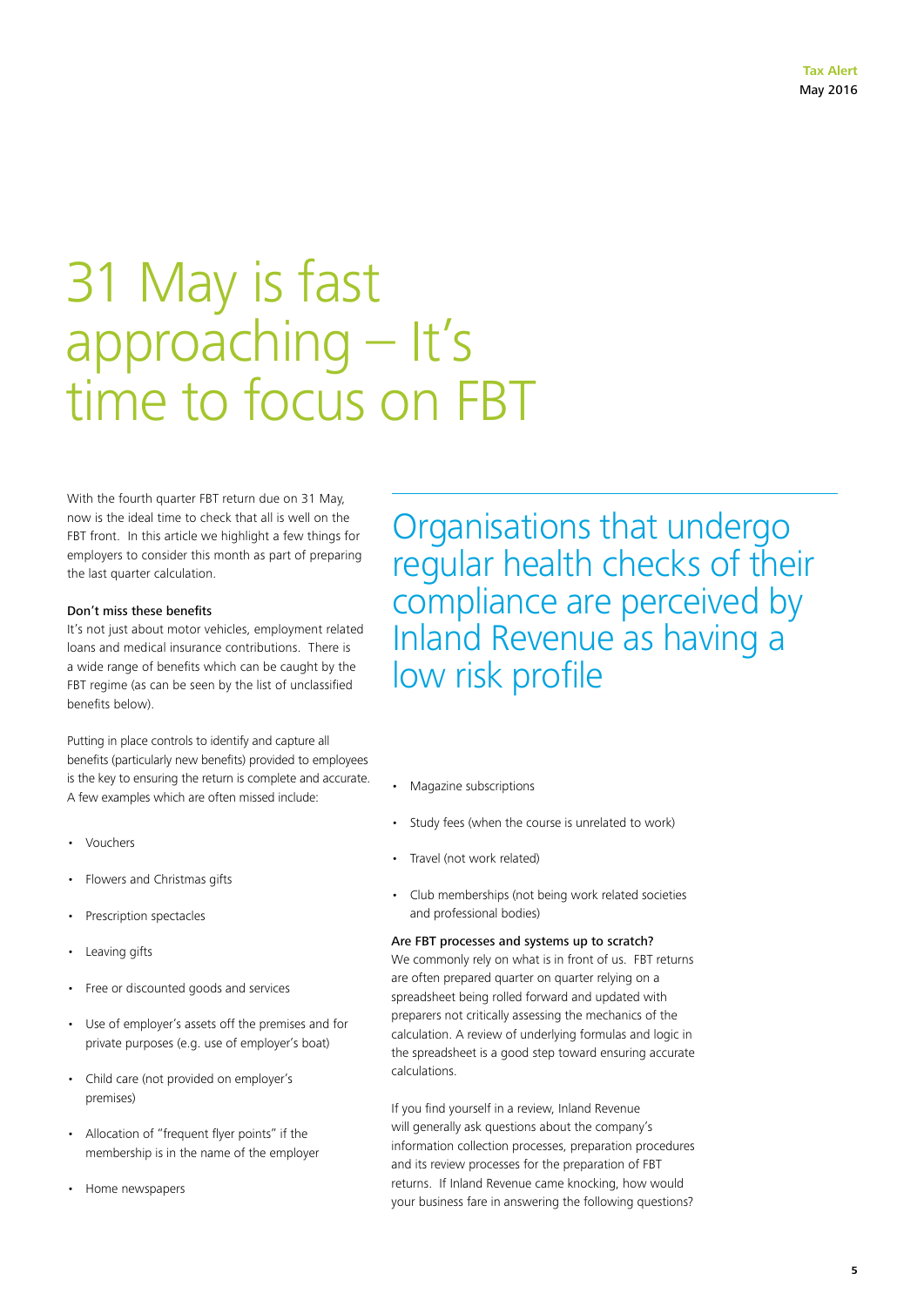- Who can explain the processes involved in preparing FBT returns and describe the source documentation that is used to identify fringe benefits?
- What kind of checks are undertaken to ensure that all benefits are considered for inclusion in FBT returns?
- Do you have written procedures for the preparation of FBT returns?
- Are FBT returns reviewed before they are filed?

If there have been changes in staff responsible for preparing FBT returns, this can be an ideal trigger to review these matters.

We know from experience that Inland Revenue generally perceive an organisation to have a lower risk profile if it undergoes a regular and robust "health check" of their compliance processes. Not only does it reduce risk and save on potential penalties where FBT is underpaid, but savings can often be found where FBT is overpaid.

#### To attribute or not, that is the question

Employers may have chosen in the first three quarters to pay FBT at the single (and highest) rate of 49.25%. This option is the easiest from a compliance point of view but employers are likely to pay more FBT than necessary in the long run under this option. However all is not lost as employers are still able to replace the fourth quarter calculation with a full year attribution calculation subtracting the FBT paid in the first three quarters.

Our experience shows employers can and do save material amounts when going through the full attribution exercise. At the very least, rather than perform the full attribution calculation, employers should consider whether it is possible to "pool" eligible benefits at the lower rate of 42.86%.

#### Do I deduct PAYE or pay FBT?

A common dilemma is whether something is subject to PAYE or FBT. The general rule is that if the employee is contractually obliged to pay for something but the cost is met by the employer, excepting genuine business expense reimbursements, it is subject to PAYE. Generally where the employer is obliged to pay for the item provided to the employee, then this will be subject to FBT. One exception relates to the taxable provision of accommodation, which is always dealt with under PAYE regardless of any arrangements in place.

Correctly identifying PAYE vs. FBT is important as any amounts which should be subject to PAYE can have wider reaching implications in relation to holiday pay, Kiwisaver, Student loan repayments and child support. Where these amounts are incorrectly attributed to FBT the above ancillary items are impacted.

#### Is it GST on FBT or FBT on GST?

GST is payable on some fringe benefits as the employer is treated as supplying the benefit to the employee as if it was a normal sale of goods and services by the employer to the employee. The rule to remember in this regard is that what goes on the FBT return stays on the FBT return and so this GST adjustment is made in the FBT return (and not claimed on the GST return). It's quite common for the GST payable on fringe benefits to be double-counted and incorrectly included in the GST return as a GST expense.

#### Issues with motor vehicles

The provision of motor vehicles probably accounts for most of the FBT payable in returns. It is also an area where errors easily occur. Issues often arise with what cost basis is used, the tracking of private use and exempt days, what is a work-related vehicle and other such intricacies. It is important to review this periodically to make sure what is recorded stacks up, that appropriate logs are kept, and that work-related vehicles are treated correctly, and particularly whether they are exempt from FBT or not.

For the purpose of measuring the available days, the total number of days in the quarter is reduced by the non-usage days, but the apportionment factor is always applied over a standard 90 days.

Our experience shows employers can and do save material amounts when going through the full attribution exercise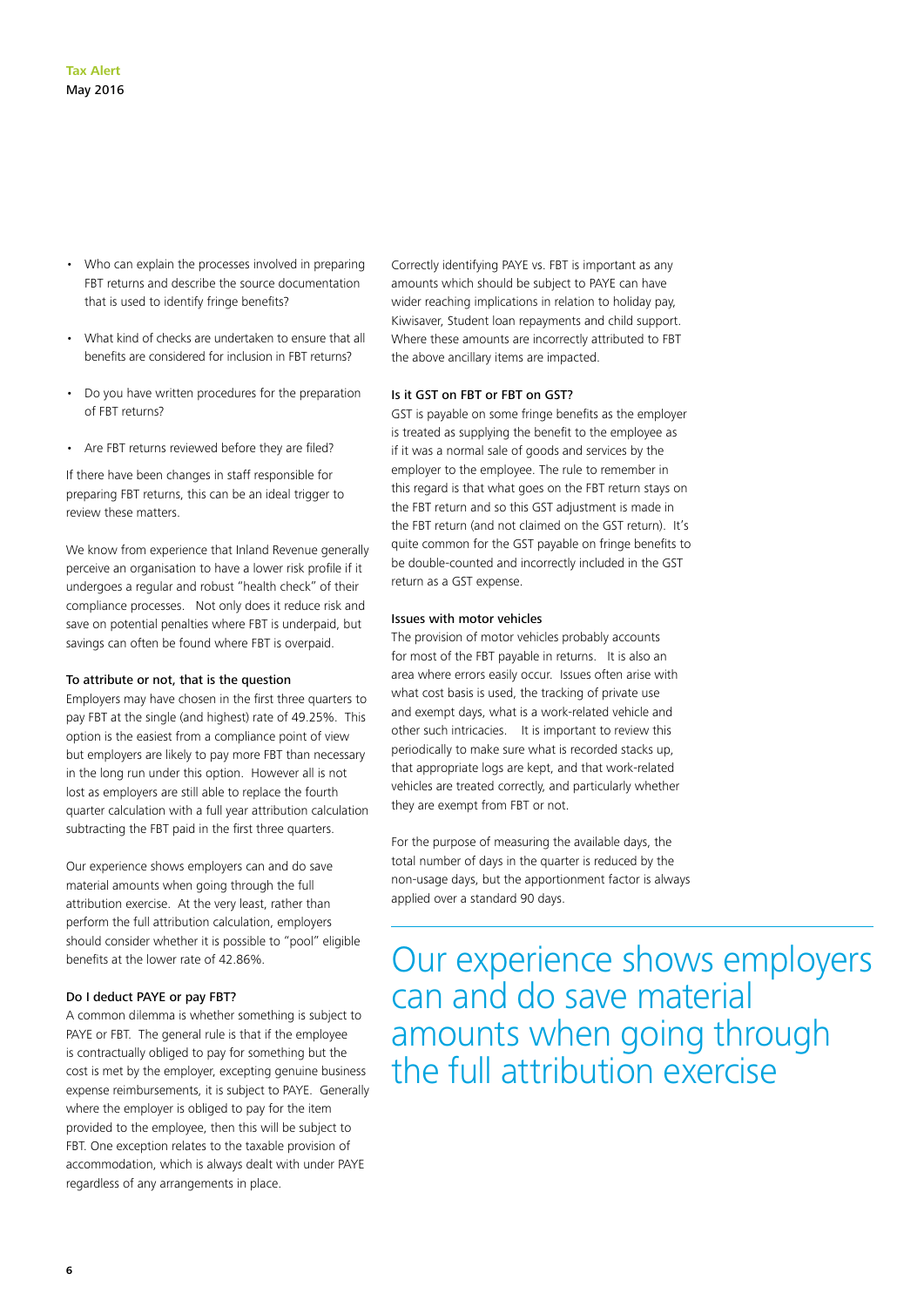#### Applying the de minimis exemption for unclassified benefits

There is an exemption from FBT for unclassified benefits provided to employees provided a de minimus threshold is not exceeded. The current de minimus threshold is \$300 per quarter per employee or \$22,500 per employer over the last 4 quarters for all employees. This calculation is a rolling quarterly calculation. In practice we find this opportunity is missed completely or the rolling quarterly calculation of the threshold is not done correctly.

Further, Inland Revenue's position is that the de minimis threshold applies across all associated entities and not on an entity-by-entity basis, regardless of whether the entities are providing benefits to the employees of another entity or not. This creates a risk that a group company relying on the de minimis exemption may not validly exclude unclassified benefits. This is a particular risk where there is limited or no information sharing between entities.

#### Did you miss our article on outsourcing payroll overseas?

In **[last month's Tax Alert](http://www2.deloitte.com/nz/en/pages/tax-alerts/articles/inland-revenue-outsourcing-payroll-compliance-overseas-beware-the-risks.html)** we covered issues arising when FBT returns are prepared by an overseas centralised back office and the fact that this has come under scrutiny from Inland Revenue recently.

#### Be wary of washing up errors into the next FBT returns

And last but not least, it may be common practice to use the final fourth quarter FBT return to correct or include fringe benefits provided over the previous quarters. This is only technically permissible if the total FBT error is \$500 or less. If the FBT error is greater than this, the relevant FBT returns need to be corrected and benefits returned in the correct periods, otherwise there is a risk that shortfall penalties and use of money interest will arise. To read more about this issue, see our article **[here](http://www2.deloitte.com/nz/en/pages/tax-alerts/articles/the-danger-of-washing-up-fbt-in-the-final-quarter.html)**.

#### Conclusion

If you require assistance with your final quarter calculations or wish to explore the benefits of an FBT health check further, please contact your usual Deloitte tax advisor.

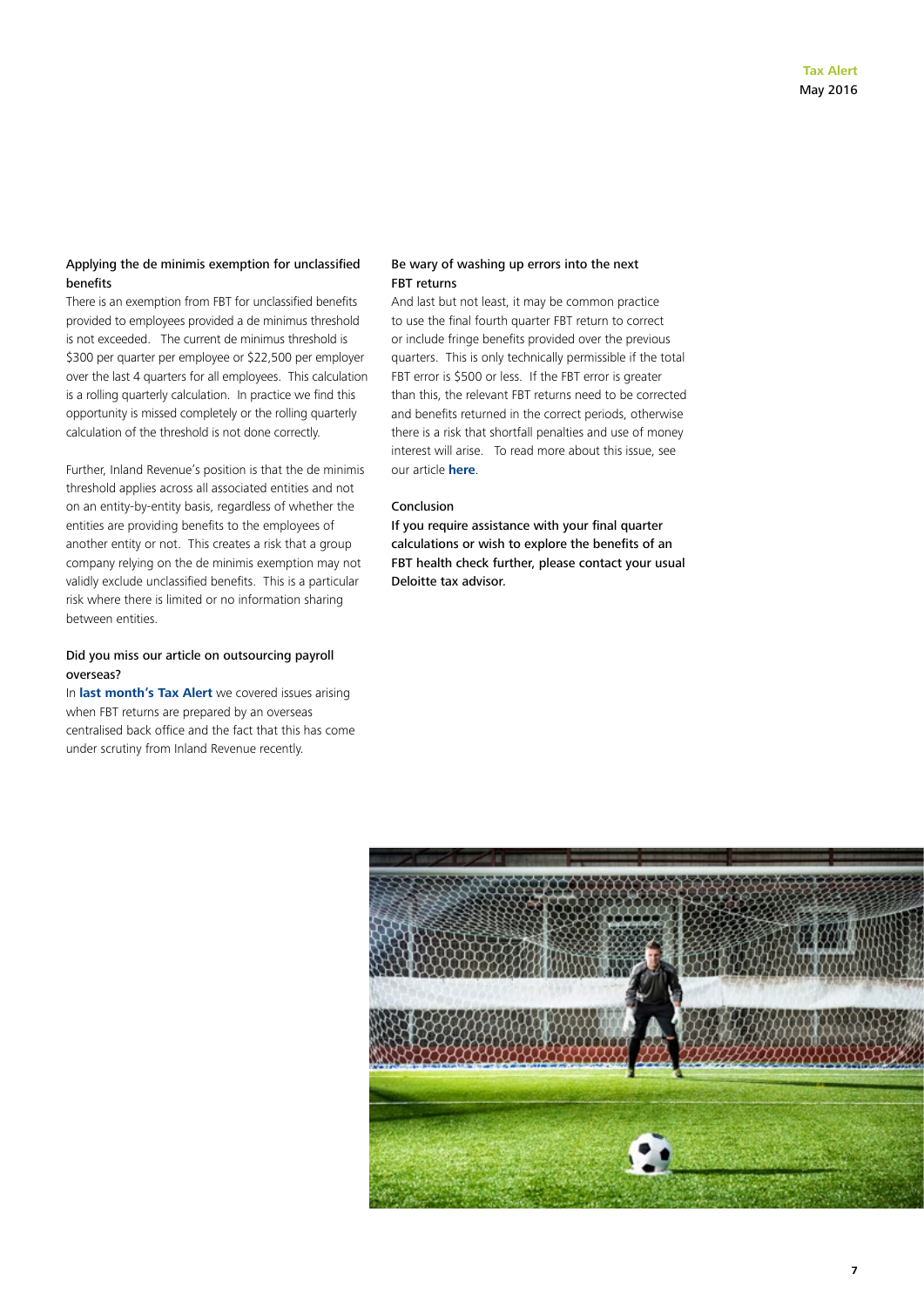## Australian Budget – how might New Zealand's budget compare?



On 3 May 2016, the Australian Federal Budget 2016 ("the Budget") was handed down by Treasurer Scott Morrison. The Budget focuses on increasing employment and growth, addressing tax system challenges regarding multinationals and superannuation, and balancing Federal revenue and expenditure while paying down long term debt.

The key tax measures from the Budget include:

- A long term plan to reduce the company tax rate to 25%
- A modest personal tax rate cut for taxpayers earning over \$80,000
- A new diverted profits tax applicable to significant global entities using artificial or contrived arrangements to reduce tax by diverting profits offshore
- A new tax avoidance taskforce led by the Commissioner of Taxation
- Changes to the superannuation system to promote flexibility and fairness

Given New Zealand's proximity to Australia and the fact that comparisons will inevitably be made, how will this budget compare to New Zealand's which is scheduled to be delivered on 26 May 2016?

With respect to the reduction in company tax rates, the staggered approach, while fiscally more appealing, will actually be a logistical nightmare to manage, as each time the tax rate changes (from 30% to 27.5% to 27% to 26% to 25%) there will be associated transitional rules for calculating what tax to pay and also working out to what extent dividends can be franked (the equivalent of imputing dividends in New Zealand). Not to mention implications for tax accounting in financial statements, where applicable. We know because we've been there and done that with our tax rate drops in 2009 (to 30%) and 2012 (to 28%). To date we have heard no murmurings of any further corporate tax rate drop in New Zealand and so the question is whether the New Zealand Government will come under pressure in the future to match these lower rates. It would be surprising at this late stage if the New Zealand National Government were to signal a similar move in Budget 2016. One reason it may not be on the cards at the moment is that overall the state of the New Zealand tax system is arguably in better shape than Australia's because of our broad-based low-rate tax system. With respect to personal tax rates, Prime Minister John Key has already firmly indicated that New Zealand's Budget 2016 will not reduce personal income tax rates.

Concerning issues of multinational tax avoidance, the Australian Budget delivers a comprehensive set of proposals in order to limit Base Erosion and Profit Shifting ("BEPS") out of Australia. The measures proposed demonstrate a continued commitment by the Federal Government to practice its "first mover approach" concerning the OECD's BEPS action plan.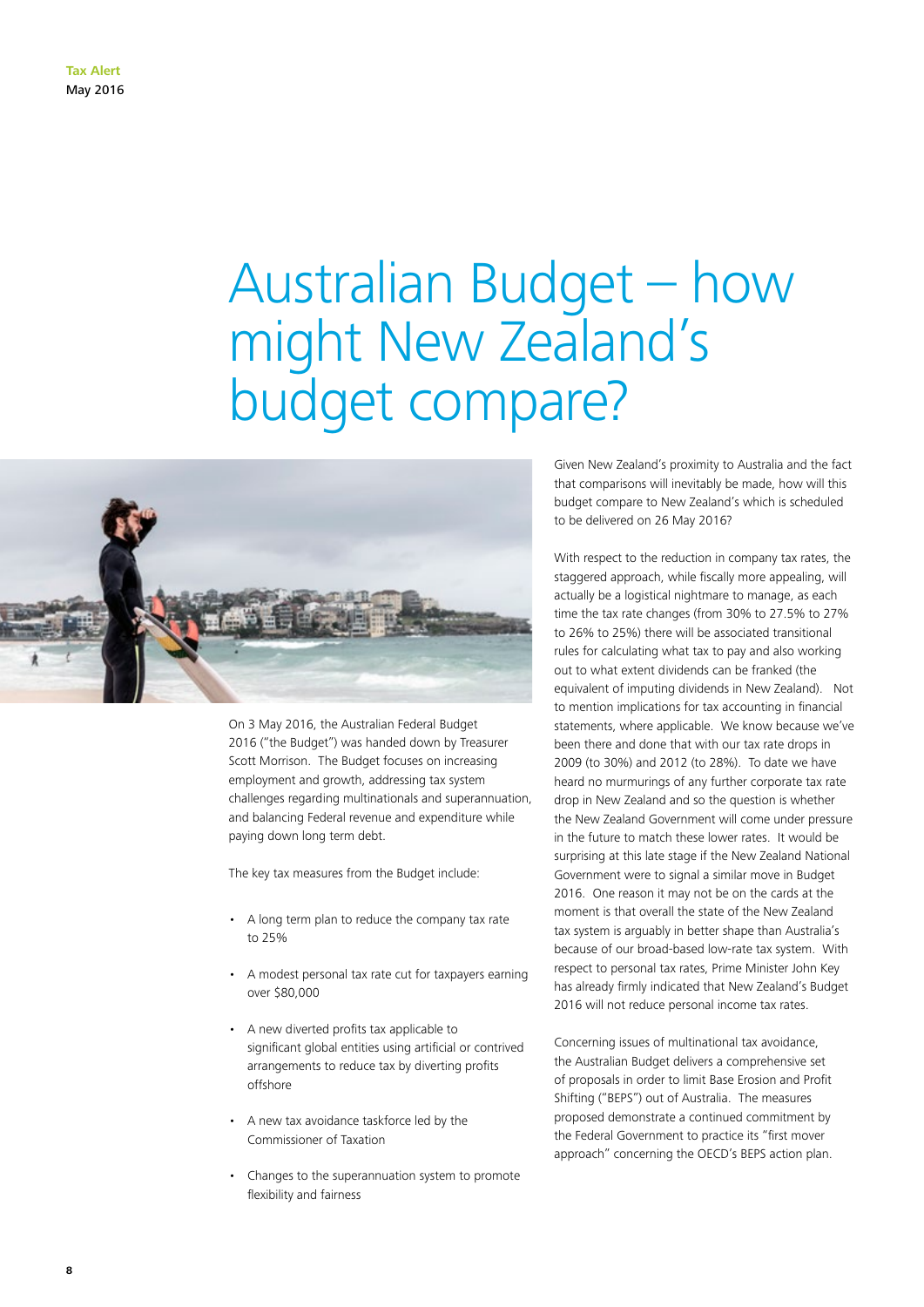Key proposals include:

- A new diverted profits tax for significant global entities using artificial or contrived arrangements to reduce tax by diverting profits offshore, supported by a 40% penalty tax rate;
- A new 1,000 person tax avoidance taskforce within the Australian Tax Office that has the aim of raising an extra AUD 3.7 billion in revenue;
- New anti-hybrid rules to close cross-border tax arbitrage (for example, instruments or entities that are treated differently in different jurisdictions) from 1 January 2018;
- Increased disclosure expectations requiring financial advisors to report potentially aggressive tax planning schemes and a tax transparency code to encourage public disclosure of tax information;
- Better whistle-blower protections for people reporting tax misconduct to the Australian Tax Office;
- Updated transfer pricing rules that correlate with the OECD's most recent guidance; and
- Penalties of AUD 450,000 (up from AUD 4,500) for a breach of tax reporting obligations for companies with over AUD 1 billion annual turnover.

With recent media attention in New Zealand on the 'Panama papers', foreign trusts and multinational taxation, it is likely there will be some commentary in this month's New Zealand budget about how New Zealand is responding and whether it is doing enough.

Rather than going it alone like Australia, the Government has stated that this problem needs to be solved at the international level, with the Minister of Revenue, Michael Woodhouse asserting "the OECD is the best place in which to have that analysis".

What is often not mentioned in the media is that Inland Revenue Officials have been heavily involved in the OECD's BEPS project over the previous two years and much work has been going on behind the scenes. In Budget 2016 we are likely to be reminded of the work that is being undertaken, such as:

- The imminent application of GST on remote services supplied in New Zealand by offshore parties which will start to apply from 1 October 2016.
- An Issues paper is expected to be introduced this year targeting multinationals using hybrid mis-match arrangements, plus a further paper is planned on interest limitation rules.
- Just last week, the Government introduced measures in a bill to tighten up the rules around withholding taxes on the receipt of passive income by certain non-residents (NRWT) which is a further base maintenance measure affecting multinationals.
- And, the Government no doubt will also reference the announcement of the recent foreign trust review in Budget 2016.

Suffice to say – these measures plus the international changes resulting from the OECD BEPS project alone are already significantly changing the landscape for multinationals operating in New Zealand. Based on this and comments to date we can't see that the New Zealand Government will introduce a diverted profits tax. Of course the tougher multinational rules in Australia could in fact dissuade multinational companies and / or even Kiwi businesses from setting up businesses in Australia. It's a balancing act between attracting investment and making sure the rules are fair for all.

Inland Revenue Officials have been heavily involved in the OECD's BEPS project over the previous two years and much work has been going on behind the scenes.